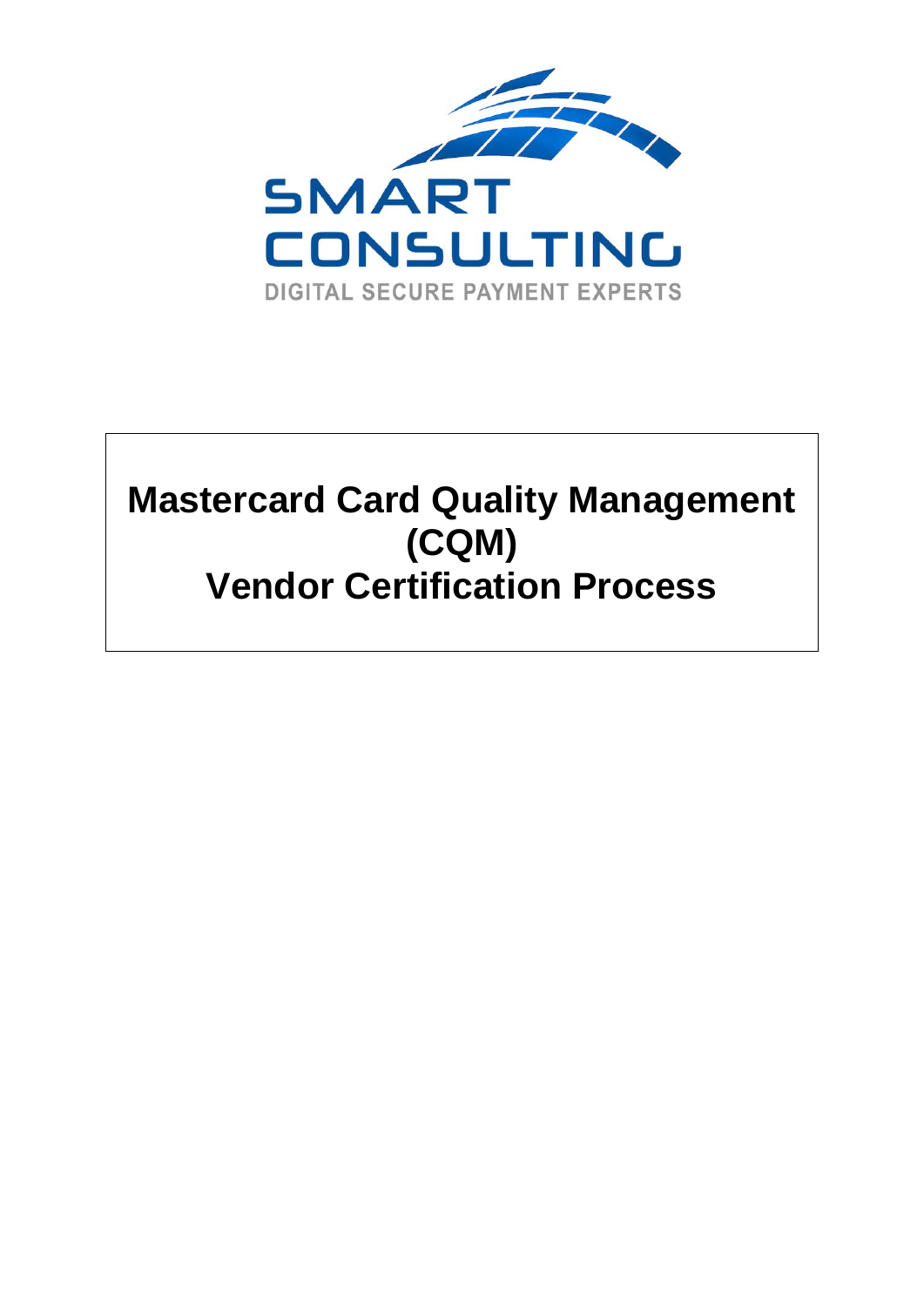

#### **Document Identification**

#### **Document reference**

| Reference | 18-097-DOC-CQM-Vendor-Process-1.3 |
|-----------|-----------------------------------|

#### **Document history**

| <b>Release</b> | <b>Reason for change</b>                                                                                               | <b>Author</b>      | <b>Date</b> | <b>Status</b> |
|----------------|------------------------------------------------------------------------------------------------------------------------|--------------------|-------------|---------------|
| 1.3            | Minor correction on<br>chapter 4.1                                                                                     | <b>Eric BERLIN</b> | 2020-06-04  |               |
| 1.2            | Introduction of Interactive<br>cards.<br>Overdue audit report or<br>action completion will lead<br>to decertification. | <b>Eric BERLIN</b> | 2020-03-10  |               |
| 1.1            | Editorial changes in audit<br>findings and registration                                                                | <b>Eric BERLIN</b> | 2018-12-18  |               |
| 1.0            | Initial version                                                                                                        | <b>Eric BERLIN</b> | 2018-10-26  |               |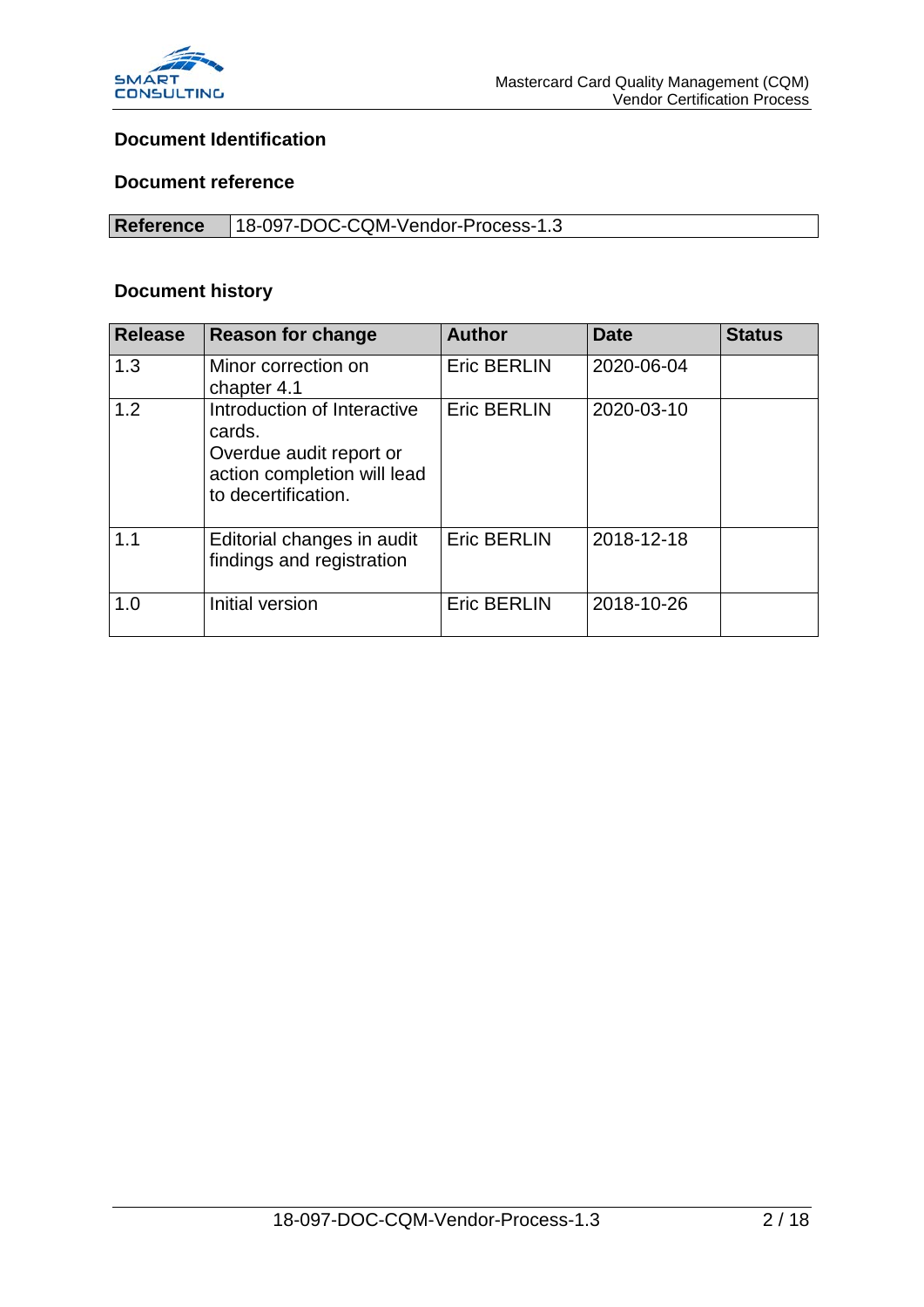

### **Table of contents**

| 1              |     |  |
|----------------|-----|--|
|                |     |  |
|                |     |  |
|                |     |  |
|                |     |  |
|                |     |  |
|                |     |  |
|                |     |  |
|                |     |  |
|                |     |  |
|                |     |  |
|                |     |  |
| $\overline{2}$ |     |  |
|                |     |  |
|                |     |  |
|                |     |  |
|                |     |  |
|                |     |  |
|                |     |  |
|                |     |  |
|                |     |  |
|                |     |  |
| 3 <sup>7</sup> | 3.1 |  |
|                |     |  |
|                |     |  |
|                |     |  |
|                | 3.2 |  |
| 4              |     |  |
|                | 4.1 |  |
|                | 4.2 |  |
|                | 4.3 |  |
| 5              |     |  |
|                |     |  |
|                |     |  |
|                |     |  |
|                |     |  |
|                |     |  |
|                |     |  |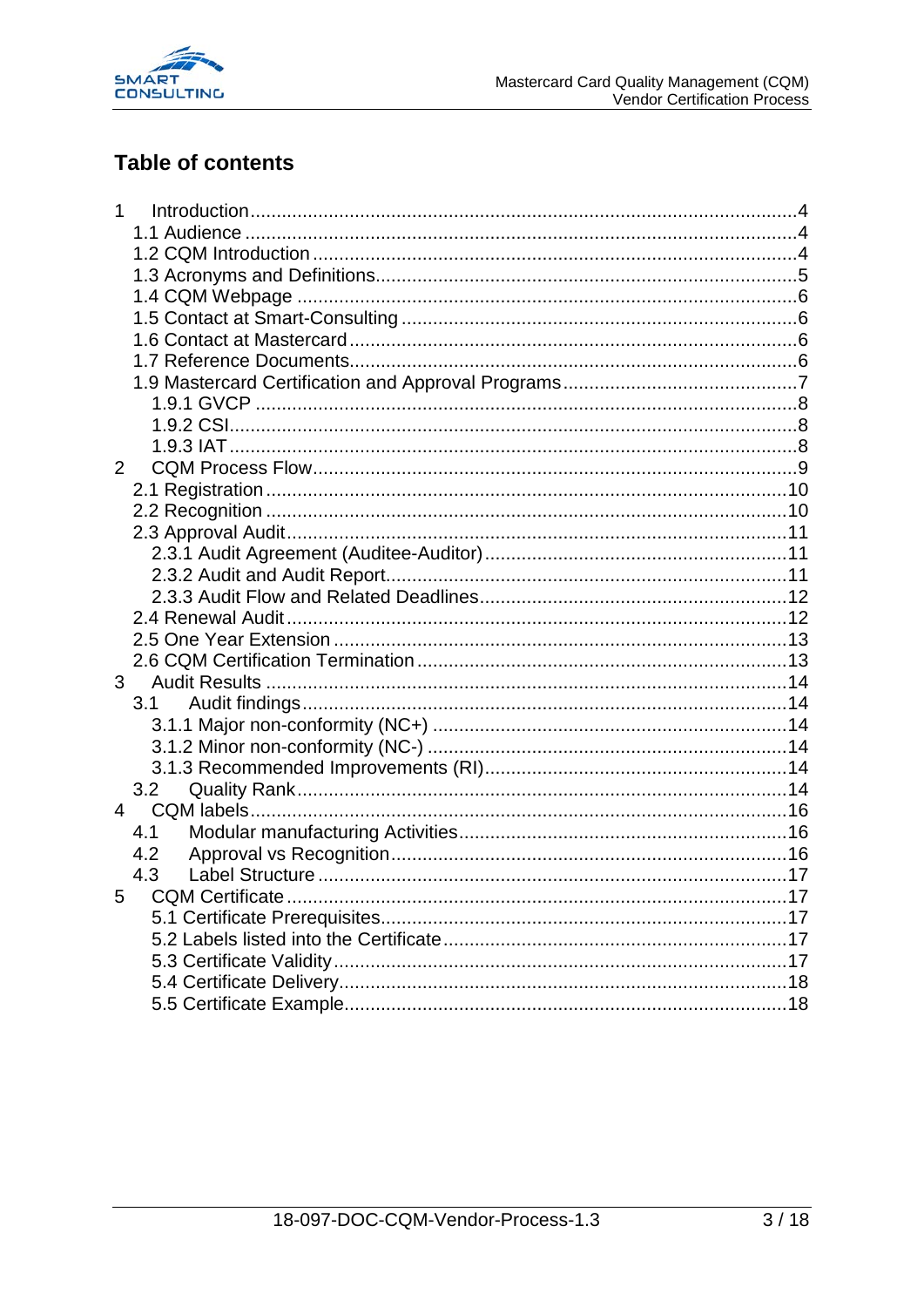

### <span id="page-3-0"></span>**1 Introduction**

#### **1.1 Audience**

<span id="page-3-1"></span>This process document is aimed at payment card industry actors seeking CQM certification of their manufacturing or personalization facilities.

### **1.2 CQM Introduction**

<span id="page-3-2"></span>Mastercard has developed a comprehensive Card Quality Management (CQM) program in order to ensure that reliable, interoperable and high quality Card products are issued to Mastercard's customers (banks) and used by the cardholders.

Since 2009 Mastercard has been outsourced the CQM services and operations to Smart Consulting.

Mastercard mandates worldwide the CQM certification for all EMV cards regardless of the communication technology (contactless, contact and dual).

- $\checkmark$  CQM is owned by Mastercard.
- $\checkmark$  CQM services and operations are performed by Smart Consulting acting on behalf of Mastercard
- $\checkmark$  CQM audits are performed by CQM qualified auditors under the supervision and coordination of Smart Consulting.

The selection of the CQM qualified auditors is under CQM client's discretion and responsibility.

The CQM program is based on CQM requirements self-assessment made by card vendors, card components suppliers and personalization bureaus. Those assessments are reviewed and checked during on-site audits.

Companies (named Vendors in the present document) involved in manufacturing or personalizing Chip Cards must apply to get some CQM labels for any of the following modular activities:

- $\checkmark$  IC Integrated Circuit (Chip) manufacturing
- $\checkmark$  ICM Integrated Circuit Module (Chip-module) manufacturing (chip packaging into chip-carrying-modules)
- $\checkmark$  IL Inlays aimed for both dual cards and contactless-only cards
- $\checkmark$  CB Card Body manufacturing
- $\checkmark$  ICC Integrated Circuit Card, embedding of the chip-module into the card body
- $\checkmark$  PICC Lamination of the chip-inlays with plastic sheets for pure contactless cards
- $\checkmark$  P Card Personalization

The CQM certificate and its related labels (per site and per activity) is a pre-requisite for any Vendor applying for product testing and approval to IAT program.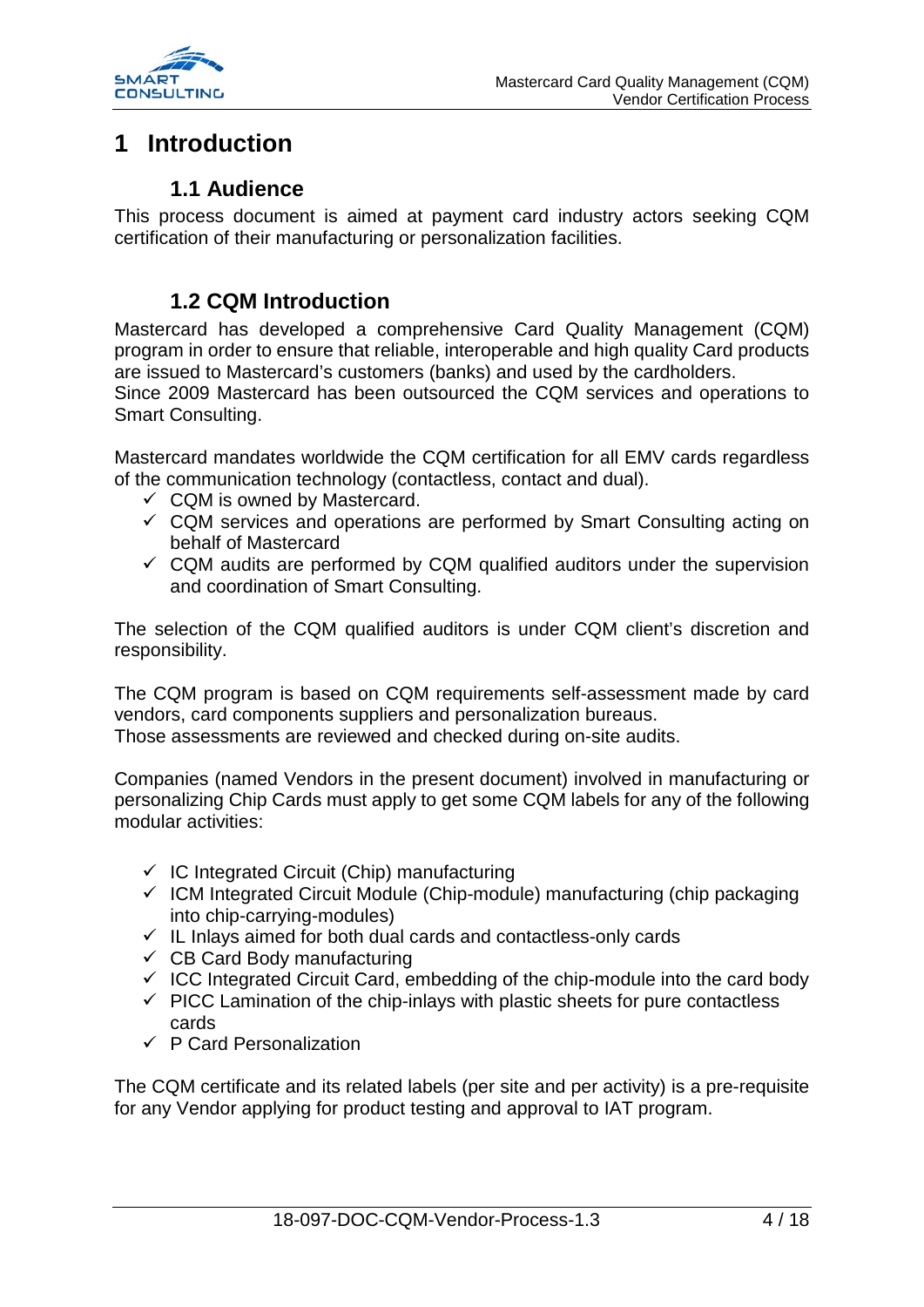

Mastercard Certified Vendors List is updated with CQM certified companies, related locations and activities.

<span id="page-4-0"></span>

| <b>Acronyms/Name</b>      | <b>Definitions</b>                                                                                 |
|---------------------------|----------------------------------------------------------------------------------------------------|
| <b>GVCP</b>               | <b>Global Vendor Certification Program</b>                                                         |
| <b>CSI</b>                | Card Structure Integrity and Security                                                              |
| <b>CAST</b>               | <b>Compliance Assessment &amp; Security Testing</b>                                                |
| <b>CQM</b>                | <b>Card Quality Management</b>                                                                     |
| <b>IAC</b>                | <b>Inter-Active Card</b>                                                                           |
| <b>IACIL</b>              | Inter-Active Card Inlay                                                                            |
| <b>IAT</b>                | Interface and Application Testing                                                                  |
| <b>NC</b>                 | Non-Conformity against CQM Requirements                                                            |
| <b>CVCS</b>               | card Vendor Conformity Statement                                                                   |
| LoA<br>Letter of Approval |                                                                                                    |
| Certificate               | CQM document listing the labels for all company sites<br>and approved activities.                  |
| <b>SED</b>                | <b>Smart Consulting Yearly Service Expiration Date.</b>                                            |
| <b>CED</b>                | CQM Certificate Expiration Date, it never exceeds the<br>SED.                                      |
| <b>Approval Label</b>     | Label granted after successful CQM audit.                                                          |
| <b>Recognition Label</b>  | Interim label granted before audit, based on CQM self-<br>assessment and audit date(s) commitment. |
| <b>Contact Card</b>       | Card supporting only the contact interface                                                         |
| <b>Dual Card</b>          | Card supporting both the contact and contactless<br>interfaces                                     |
| Vendor                    | Any Company involved in producing or personalizing<br><b>Cards for Mastercard</b>                  |

### **1.3 Acronyms and Definitions**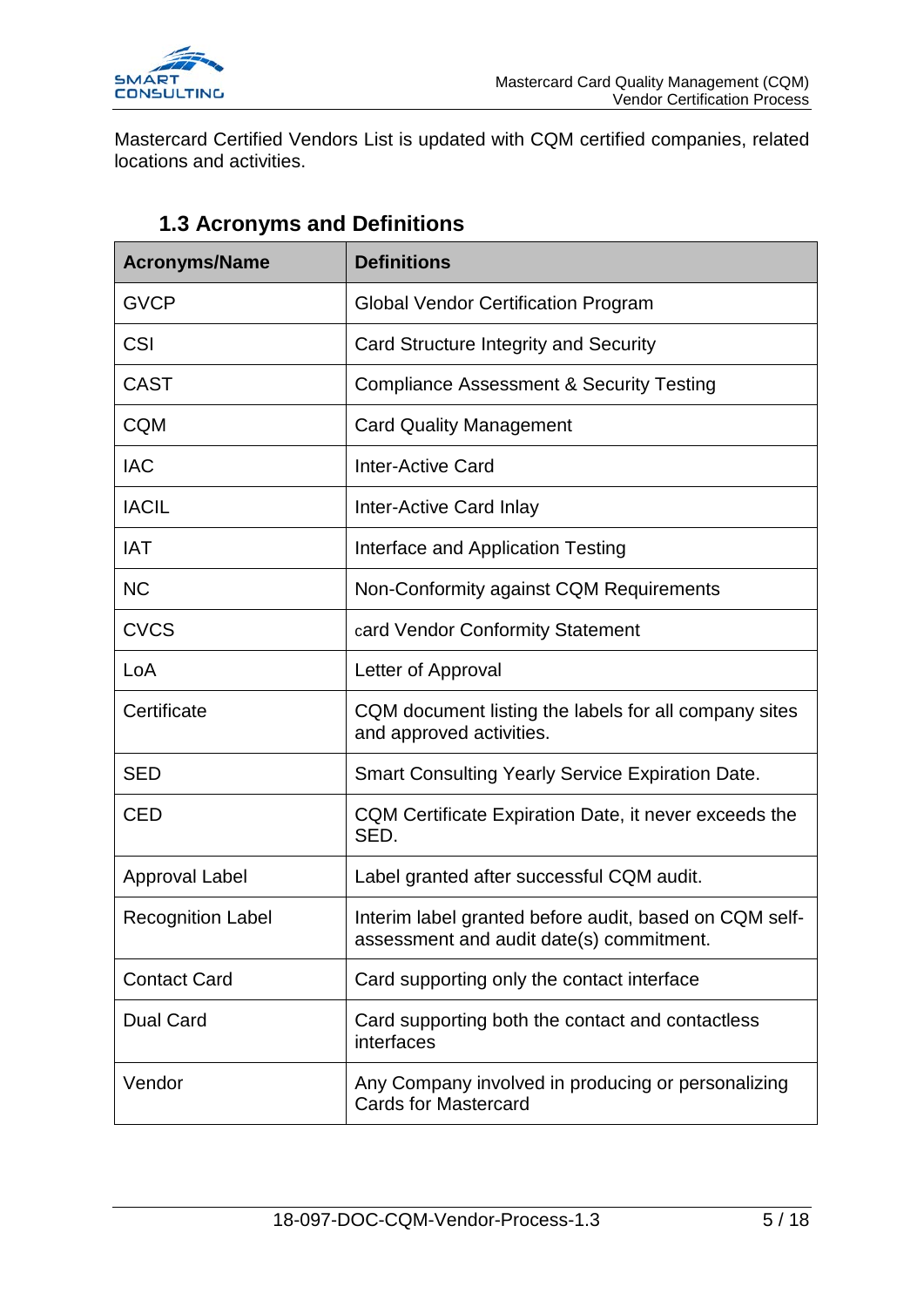

#### **1.4 CQM Webpage**

<span id="page-5-0"></span>Process documents, requirements, forms and assessment plans are published on Smart Consulting website on the CQM page at: [www.smart-consulting.com/card-quality-management/](http://www.smart-consulting.com/card-quality-management/)

#### **1.5 Contact at Smart-Consulting**

<span id="page-5-1"></span>Should you have any questions on the CQM process and requirements, please contact: [cqm@smart-consulting.com](mailto:cqm@smart-consulting.com)

#### **1.6 Contact at Mastercard**

<span id="page-5-3"></span><span id="page-5-2"></span>Mastercard values your feedback on CQM, should you have any comments please contact: [cqm\\_support@mastercard.com](mailto:cqm_support@mastercard.com)

#### **1.7 Reference Documents**

| <b>Document</b>                                                                                    | Last release available at |  |
|----------------------------------------------------------------------------------------------------|---------------------------|--|
| <b>CQM Overview</b>                                                                                |                           |  |
| <b>CQM Process</b>                                                                                 |                           |  |
| CQM Non-Disclosure Agreement (NDA)                                                                 |                           |  |
| <b>CQM Registration Form</b>                                                                       | www.smart-consulting.com  |  |
| <b>CQM Requirements</b>                                                                            |                           |  |
| <b>CQM Assessment Plan Form</b><br>(Quality Questionnaire)                                         |                           |  |
| <b>CQM Certification Body Services Offer</b>                                                       | cqm@smart-consulting.com  |  |
| <b>Quality Management Systems</b><br>Requirements<br>ISO-9001                                      |                           |  |
| General Requirements for the<br>Competence of Testing and Calibration<br>Laboratories<br>ISO-17025 | www.iso.org               |  |

Vendors (manufacturers and personalization bureaus) shall refer to [www.smart-consulting.com](http://www.smart-consulting.com/) to ensure they are using the last version of the documents.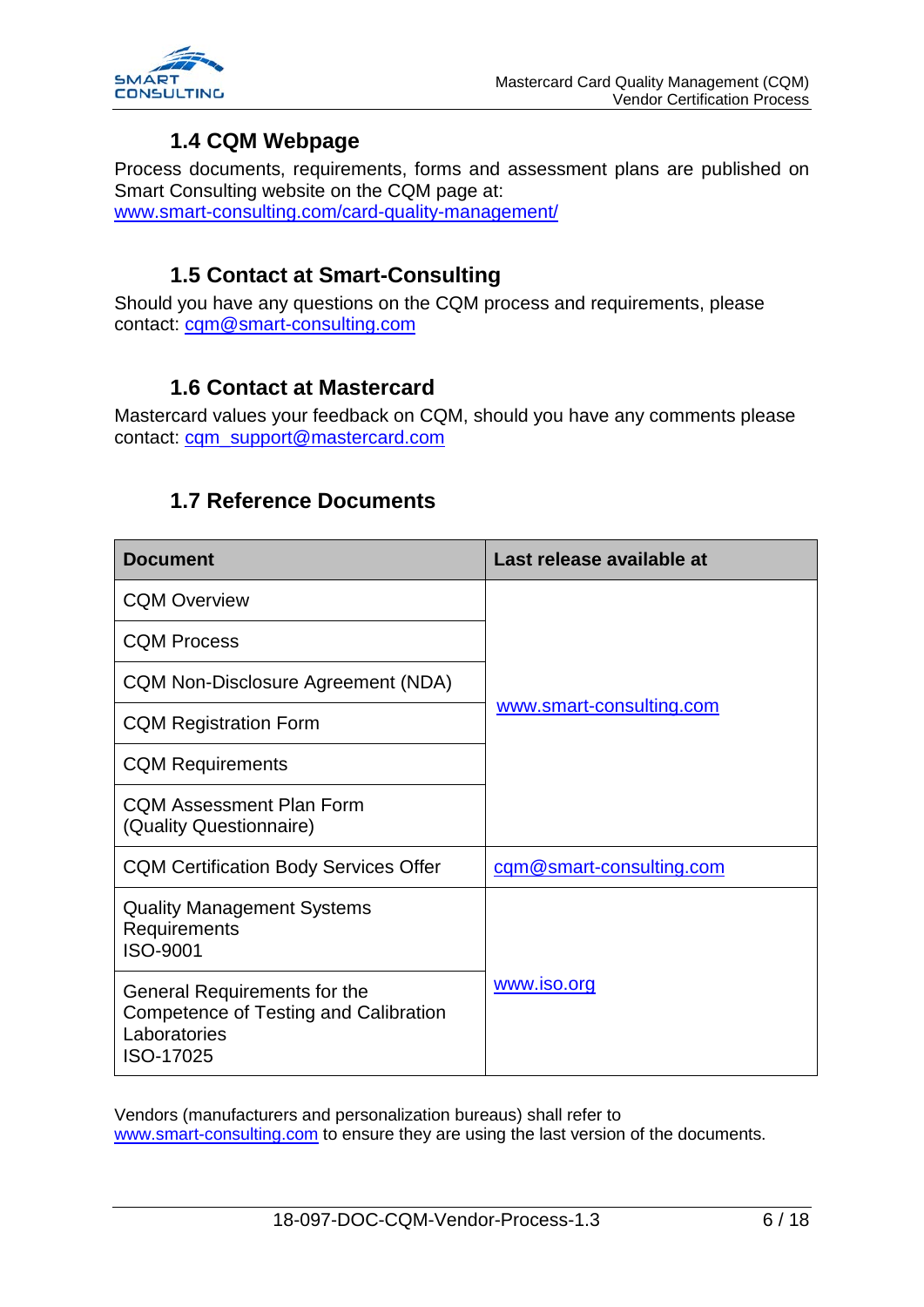

### <span id="page-6-0"></span>**1.9 Mastercard Certification and Approval Programs**

| <b>Program Name</b>                                                                            | <b>Company Program</b>                      | <b>Product Program</b>                              |
|------------------------------------------------------------------------------------------------|---------------------------------------------|-----------------------------------------------------|
| <b>Global Vendor Certification</b><br>Program<br>"Physical and Logical<br>Security"            | <b>GVCP</b><br>GVCP-helpdesk@mastercard.com |                                                     |
| <b>Brand and Card Design</b><br><b>Rules</b>                                                   |                                             | card design@mastercard.com                          |
| <b>Card Structure Integrity</b><br>and Security<br>"Innovative form factors or<br>card bodies" |                                             | CSI<br>CSI_Security@mastercard.com                  |
| <b>Card Quality Management</b>                                                                 |                                             | <b>CQM</b><br>cam@smart-consulting.com              |
| <b>Compliance And Security</b><br>Testing                                                      |                                             | <b>CAST</b><br>cast@mastercard.com                  |
| Interface and Application<br><b>Testing</b><br>"Functional testing"                            |                                             | <b>IAT</b><br>chip_certification_chd@mastercard.com |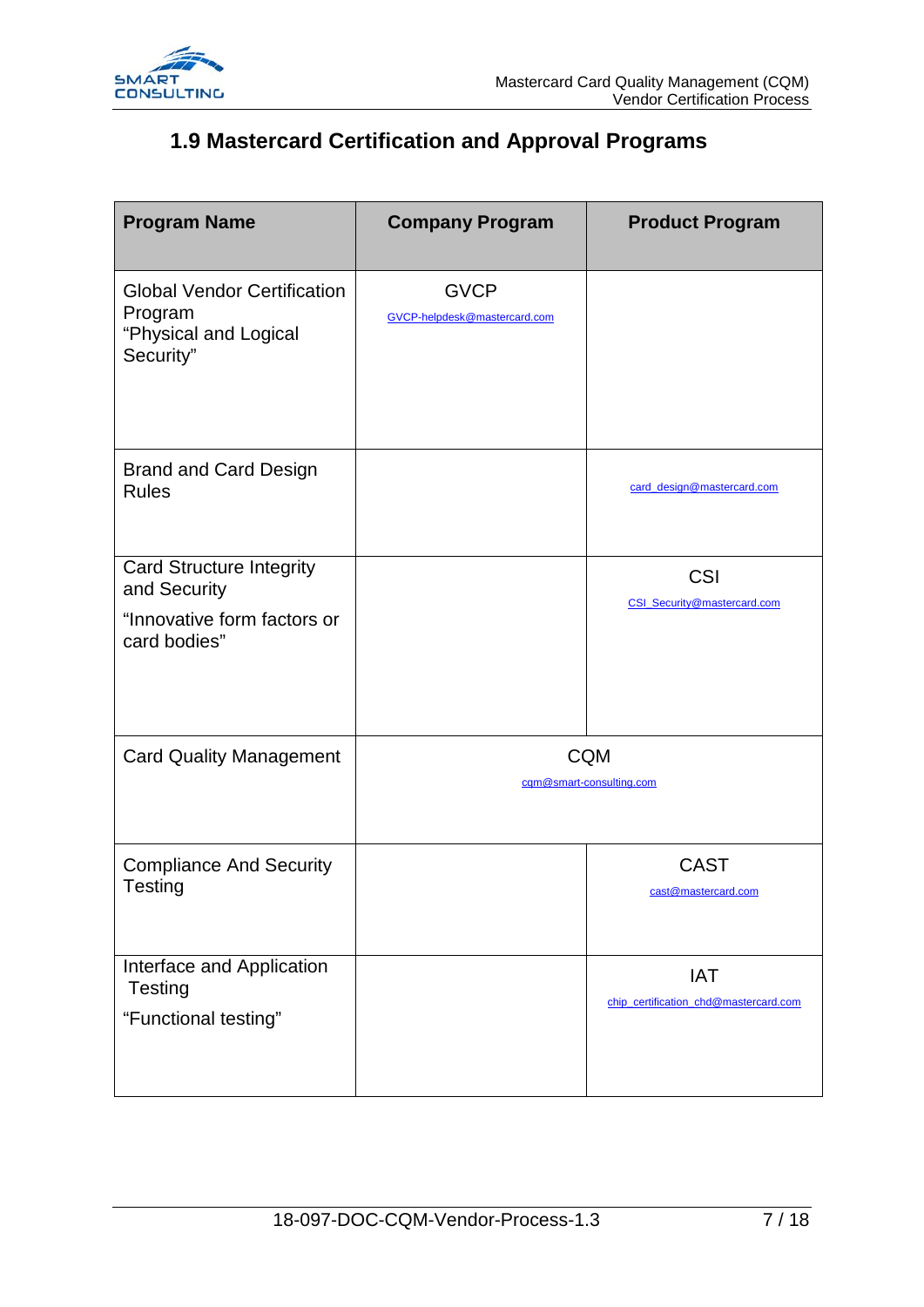

#### **1.9.1 GVCP**

<span id="page-7-0"></span>GVCP is a program covering assessment of the physical security of the manufacturing site and logical security of the production data network environment, hardware, and software. This program is used to maintain and improve your security infrastructure and to prevent attacks against Mastercard products, components, and related network and company image.

GVCP is a prerequisite to obtain any CQM labels for plastic card manufacturing, chip cards manufacturing and chip card personalization and to get the final Letter of Approval (LoA) when completing successfully fully IAT.

Vendors' sites and CQM approved production activities are listed in the Mastercard List of Certified Vendors (updated monthly) and available for Mastercard's customers only on [www.mastercardconnect.com](http://www.mastercardconnect.com/)

#### **1.9.2 CSI**

<span id="page-7-1"></span>In addition of CQM program, any products considered by Mastercard as "innovative" such as non-ID1 form factors, non-ISO or non-PVC and Interactive cards shall go through CSI program.

Vendors have to demonstrate how their innovative product is reliable, interoperable and secured before to get a CSI Notification Letter. For such innovative products, the CSI Notification Letter is a prerequisite to get the Mastercard product's LoA.

#### **1.9.3 IAT**

<span id="page-7-2"></span>The Interface and Application Testing program defines testing and requirements the Vendor's product shall go through.

CQM, CAST, IAT and CSI if applicable, are some pre-requisites before to get any Letter of Approval for any Card product.

Vendors intending to register their product for testing and approval are invited to contact [chip\\_certification\\_chd@mastercard.com](mailto:chip_certification_chd@mastercard.com) All CQM labels shall be included in the CCF (Card Capabilities Form).

Each manufacturing site must receive approval for each product produced there.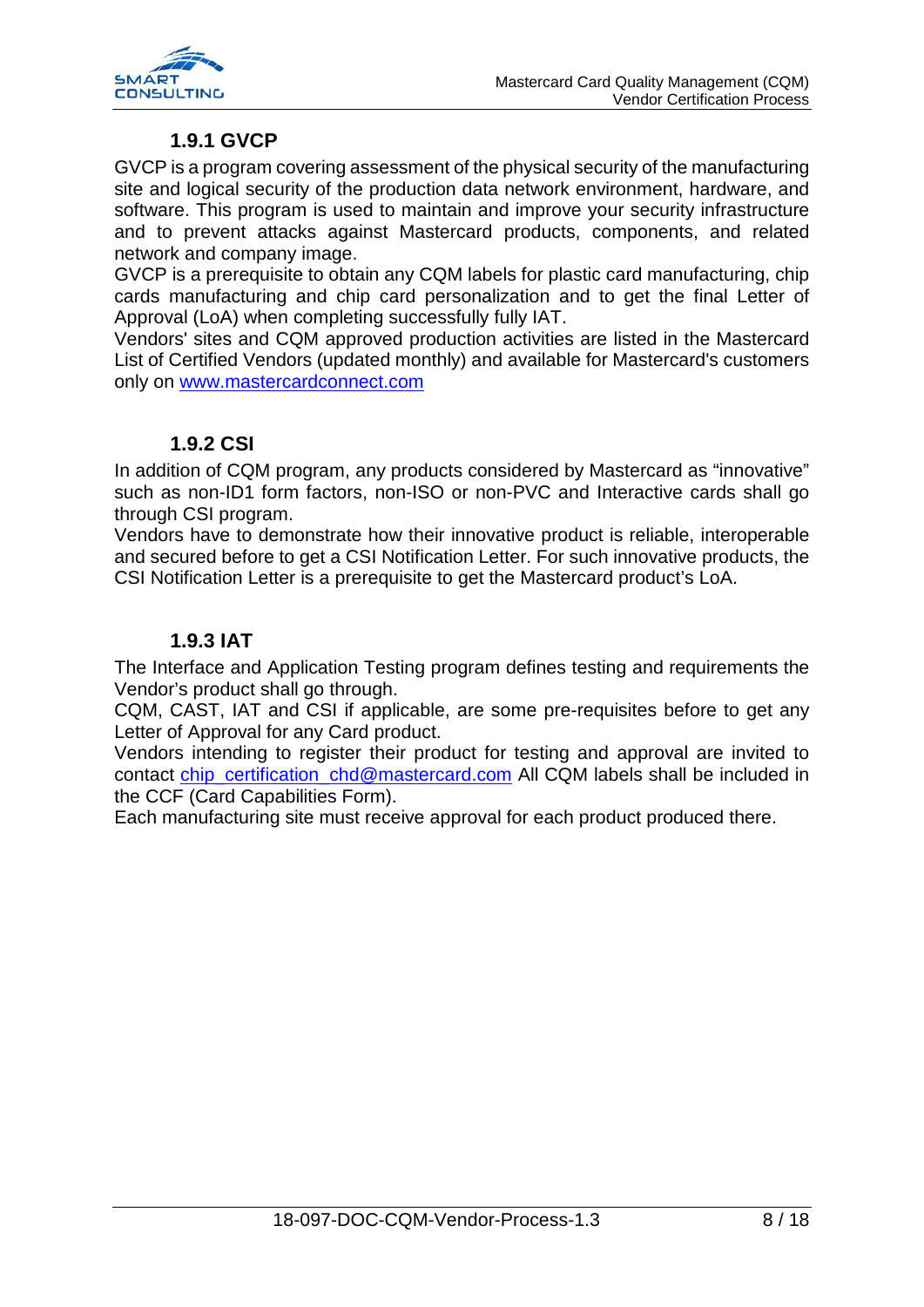

### <span id="page-8-0"></span>**2 CQM Process Flow**

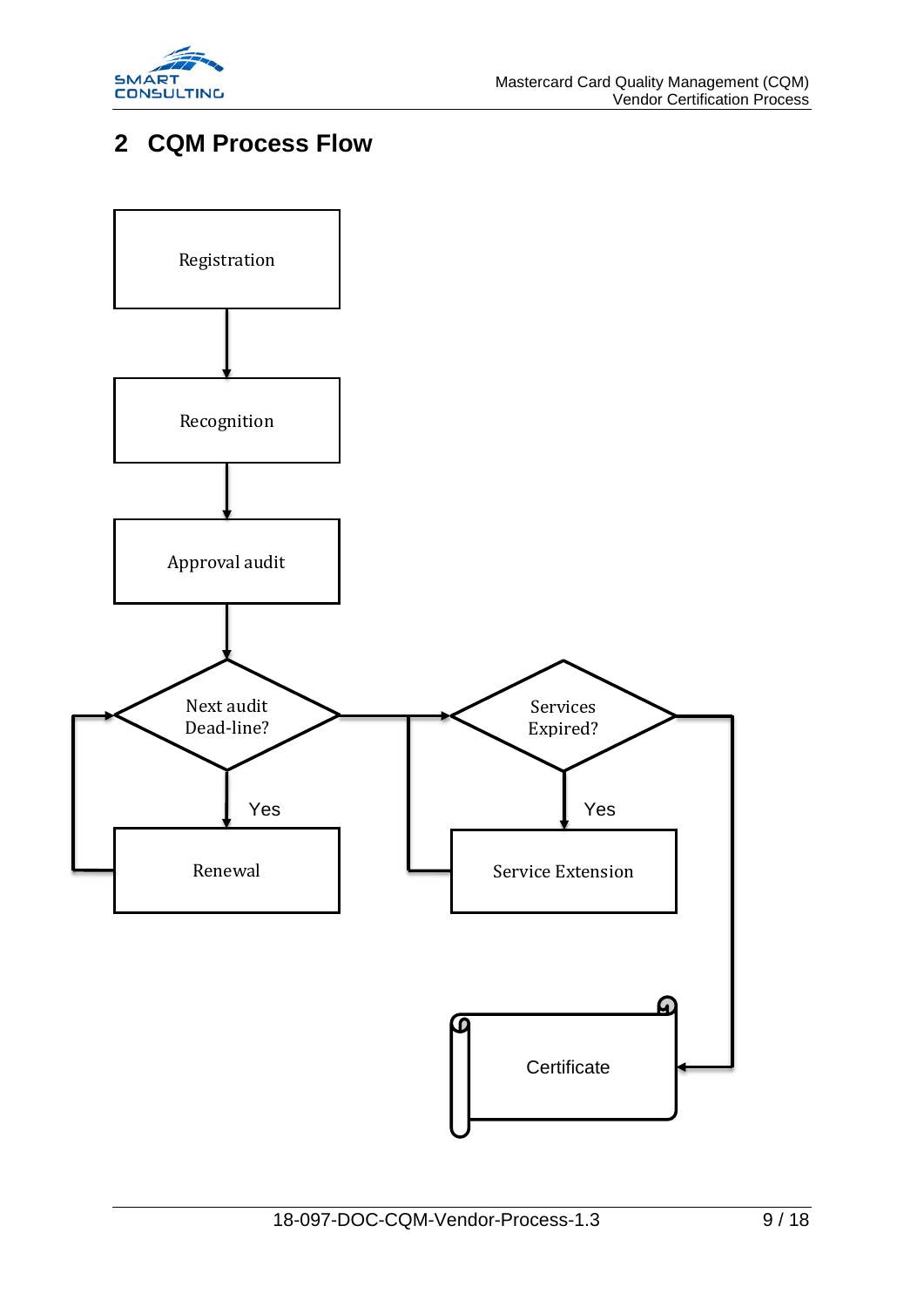

### **2.1 Registration**

<span id="page-9-0"></span>The vendor shall register to the CQM program by sending to [cqm@smart-consulting.com.](mailto:cqm@smart-consulting.com)

The Excel file (2tabs) available for download at: [www.smart-consulting.com/](http://www.smart-consulting.com/)card-quality-management/

The vendor shall send to Smart Consulting a scanned signed copy of the Non-Disclosure Agreement (NDA) to [cqm@smart-consulting.com.](mailto:cqm@smart-consulting.com) A copy signed by Smart Consulting will be returned to the Vendor. The mandatory template is available: [www.smart-consulting.com/card-quality-management/](http://www.smart-consulting.com/card-quality-management/)

The vendor shall contact one or several CQM auditors.

As soon as the audit date is agreed with the selected auditor by the vendor, it shall be notified to Smart Consulting via the registration form update.

Smart Consulting will acknowledge the registration and send the first invoice with yearly fees.

### **2.2 Recognition**

<span id="page-9-1"></span>New sites or activities can benefit from CQM recognition labels before audit. This recognition phase cannot exceed 6 months.

Those recognition labels are granted as long as the following provisions are met:

- Site and activities have been Mastercard GVCP certified
- NDA received
- Registration form duly completed with committed audit date(s)
- Self-assessment plan (quality questionnaire against CQM requirements) returned to both the auditor and Smart Consulting
- Yearly fees invoice paid

Smart Consulting will then provide the vendor with related interim labels for CQM recognition to apply for a Mastercard Letter of Approval with an expiry date limited to a maximum of 6 months.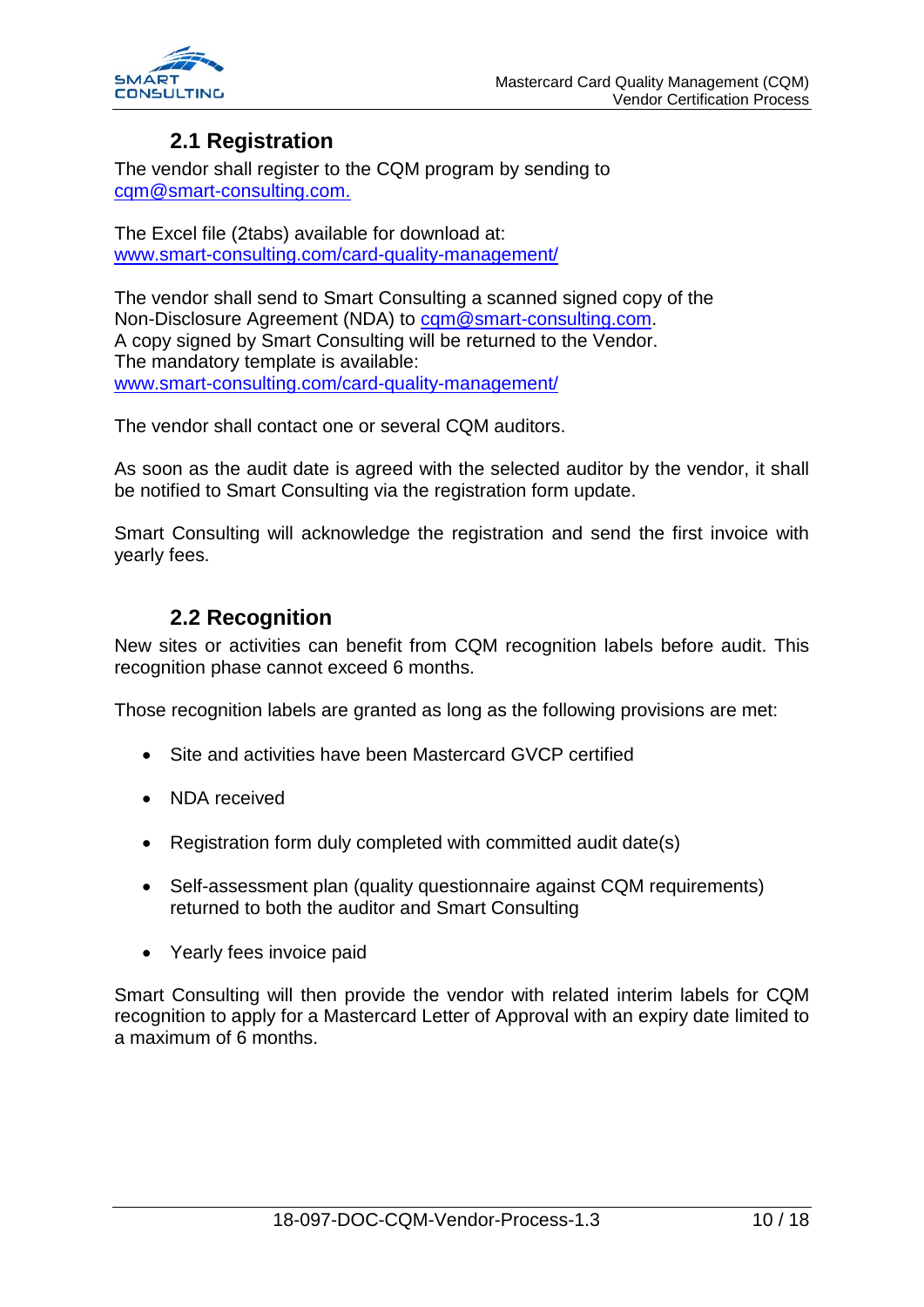

### **2.3 Approval Audit**

<span id="page-10-0"></span>To get CQM Approval Labels the vendor's site(s) must be audited by a CQM qualified auditor.

#### **2.3.1 Audit Agreement (Auditee-Auditor)**

<span id="page-10-1"></span>The selected audit offer must be signed by both the Auditee and the Auditor to make the Audit Agreement.

It shall refer to this process and clarify the respective duties and deadlines. The Auditor selection is at the full discretion of the Auditee. Here after contact details of the CQM qualified auditors:

| <b>Name</b> | <b>First</b><br><b>Name</b> |       | Company           | <b>Email</b>               | <b>Country</b>     |
|-------------|-----------------------------|-------|-------------------|----------------------------|--------------------|
| Chen        | Luke                        | 陳明乾   | TÜV SÜD           | luke.chen@tuv-sud.tw       | Taiwan             |
| Ferreira    | Luis                        |       | Agora Consult     | agoraconsultsprl@skynet.be | Belgium            |
| Gase        | Axel                        |       | Kiwa Telefication | agase@telefication.com     | Netherlands        |
| Janczek     | <b>Thies</b>                |       | Cocaso            | janczek@cocaso.com         | Germany            |
| Shinmoto    | Tamon                       | 真本 多聞 | TÜV SÜD           | tamon.shinmoto@tuv-sud.jp  | Japan              |
| Trüggelmann | Uwe                         |       | <b>TruCert</b>    | uwe@trucert.com            | Canada             |
| Van Voorst  | <b>Ries</b>                 |       | Dekra             | ries.vanvoorst@dekra.com   | <b>Netherlands</b> |

#### **2.3.2 Audit and Audit Report**

<span id="page-10-2"></span>After the audit is complete, a corrective actions plan must be returned to the auditor regarding audit findings within 2 weeks.

The Audit report shall comply with the Audit Report template and related guidelines.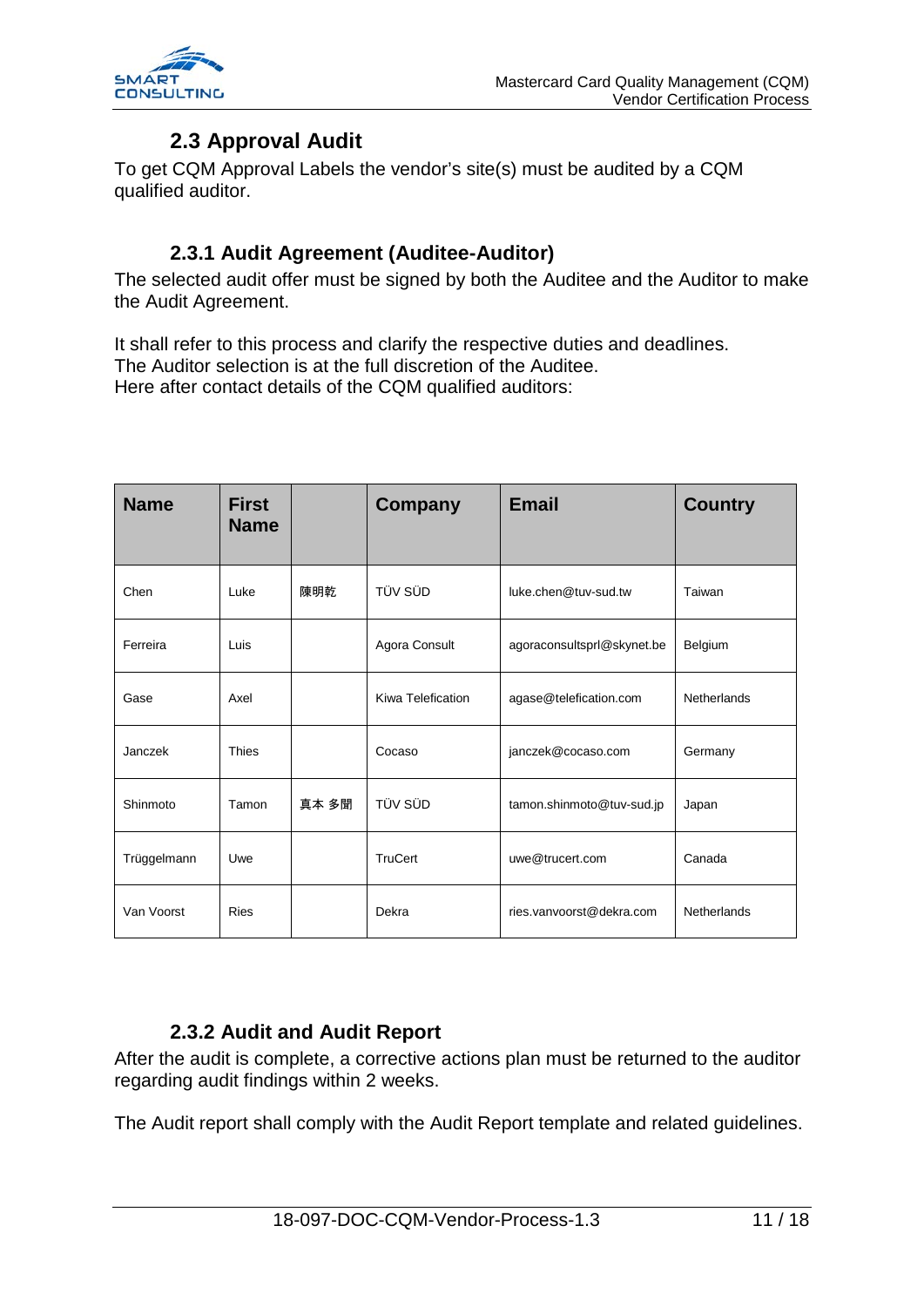

Note: the Auditor may supply a draft report to Smart Consulting for comments and validation at her/his discretion with Vendor's prior approval.

The final audit report is due by the latest 1 month after the audit.

Smart Consulting will make the final assessment of the audit report and its annexes and will acknowledge it notifying both the Auditee and the Auditor with the final grade, labels upgrade, and deadline for the next audit report.

#### **2.3.3 Audit Flow and Related Deadlines**

<span id="page-11-0"></span>Hereafter the different steps between the auditor, the auditee and Smart Consulting with its deadline.

| Owner                                | Recipients                                      | Deadline                                    |  |  |  |  |
|--------------------------------------|-------------------------------------------------|---------------------------------------------|--|--|--|--|
|                                      |                                                 |                                             |  |  |  |  |
| Registration                         |                                                 |                                             |  |  |  |  |
| Auditee                              | to Smart Consulting                             |                                             |  |  |  |  |
|                                      |                                                 |                                             |  |  |  |  |
|                                      | <b>Audit Agreement</b>                          |                                             |  |  |  |  |
| Auditee + Auditor                    | Auditee + Auditor                               |                                             |  |  |  |  |
|                                      | र प्र                                           |                                             |  |  |  |  |
|                                      | <b>Audit Preparation</b>                        |                                             |  |  |  |  |
| Auditee                              | to Auditor                                      | 2 weeks before the Audit (*)                |  |  |  |  |
|                                      |                                                 |                                             |  |  |  |  |
|                                      | <b>Audit</b>                                    |                                             |  |  |  |  |
| Auditor                              |                                                 |                                             |  |  |  |  |
|                                      |                                                 |                                             |  |  |  |  |
|                                      | <b>Action Plan</b>                              |                                             |  |  |  |  |
| Auditee                              | to Auditor                                      | 2 weeks after the Audit (*)                 |  |  |  |  |
|                                      |                                                 |                                             |  |  |  |  |
|                                      | <b>Final Audit Report</b>                       |                                             |  |  |  |  |
| Auditor                              | to Smart Consulting and Auditee                 | 4 weeks after Audit End                     |  |  |  |  |
|                                      |                                                 |                                             |  |  |  |  |
|                                      | <b>Audit Report Assessment</b>                  |                                             |  |  |  |  |
| <b>Smart Consulting</b>              | to Auditee and Auditor                          | 5 weeks after Final Audit Report            |  |  |  |  |
|                                      |                                                 |                                             |  |  |  |  |
| <b>Action Plan Completion</b>        |                                                 |                                             |  |  |  |  |
| Auditee                              | to Auditor                                      | 17 weeks after Audit End (*)                |  |  |  |  |
|                                      |                                                 |                                             |  |  |  |  |
| <b>Action Plan Completion Report</b> |                                                 |                                             |  |  |  |  |
| Auditor                              | to Smart Consulting and Auditee                 | 19 weeks after Audit End                    |  |  |  |  |
|                                      |                                                 |                                             |  |  |  |  |
|                                      | <b>Action Plan Completion Report Assessment</b> |                                             |  |  |  |  |
| <b>Smart Consulting</b>              | to Auditee and Auditor                          | 2 weeks after Action Plan Completion Report |  |  |  |  |

#### **2.4 Renewal Audit**

<span id="page-11-1"></span>Depending on the previous audit report acknowledgment, a renewal audit must be planned with respect to the notified audit report deadline.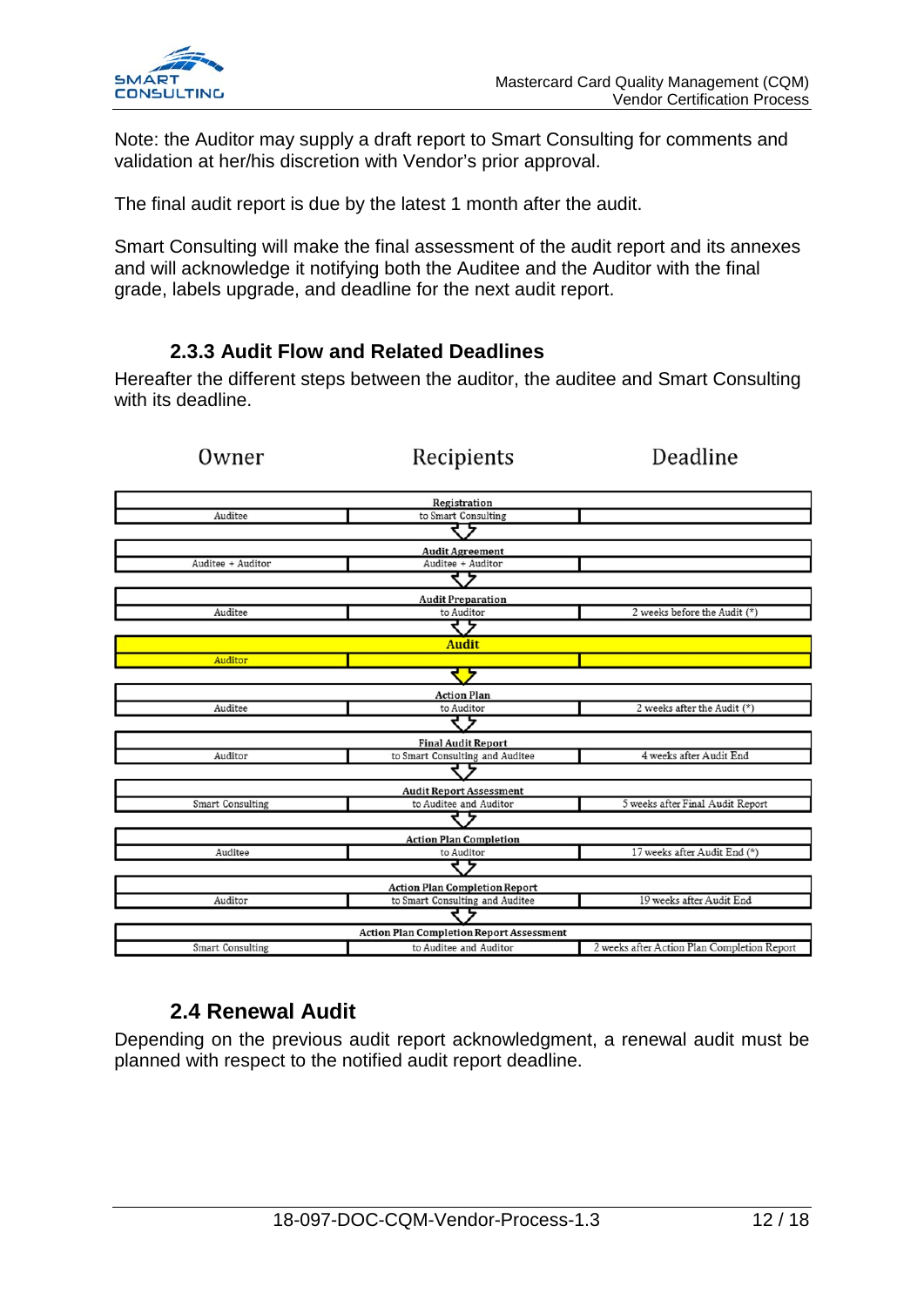

#### <span id="page-12-0"></span>**2.5 One Year Extension**

Given that fees are paid to Smart Consulting on yearly basis, the CQM certificate is limited to a maximum of 12 months.

To get it renewed, Smart Consulting will be issuing the related invoice 3 months before the Service Expiration Date (SED).

Certificate is extended for 12 months after Smart Consulting is notified of the following:

- All due audit(s) reports(s) are available
- All due corrective actions are closed
- Next 12 months audit plan is available
- Yearly audit fees are paid

#### <span id="page-12-1"></span>**2.6 CQM Certification Termination**

Here are some cases where the CQM Certificate can be either revoked or terminated.

Mastercard GVCP decertification leads automatically to CQM certification termination.

CQM certification termination may be requested by Smart Consulting to Mastercard in case of missing yearly payment fees.

CQM certification termination may be requested by Smart Consulting to Mastercard in case of failed audit, overdue audit report or overdue corrective action.

CQM certification termination may be requested by the Vendor itself via the appropriate form and returned to Smart Consulting. This form can be requested from Smart Consulting by email.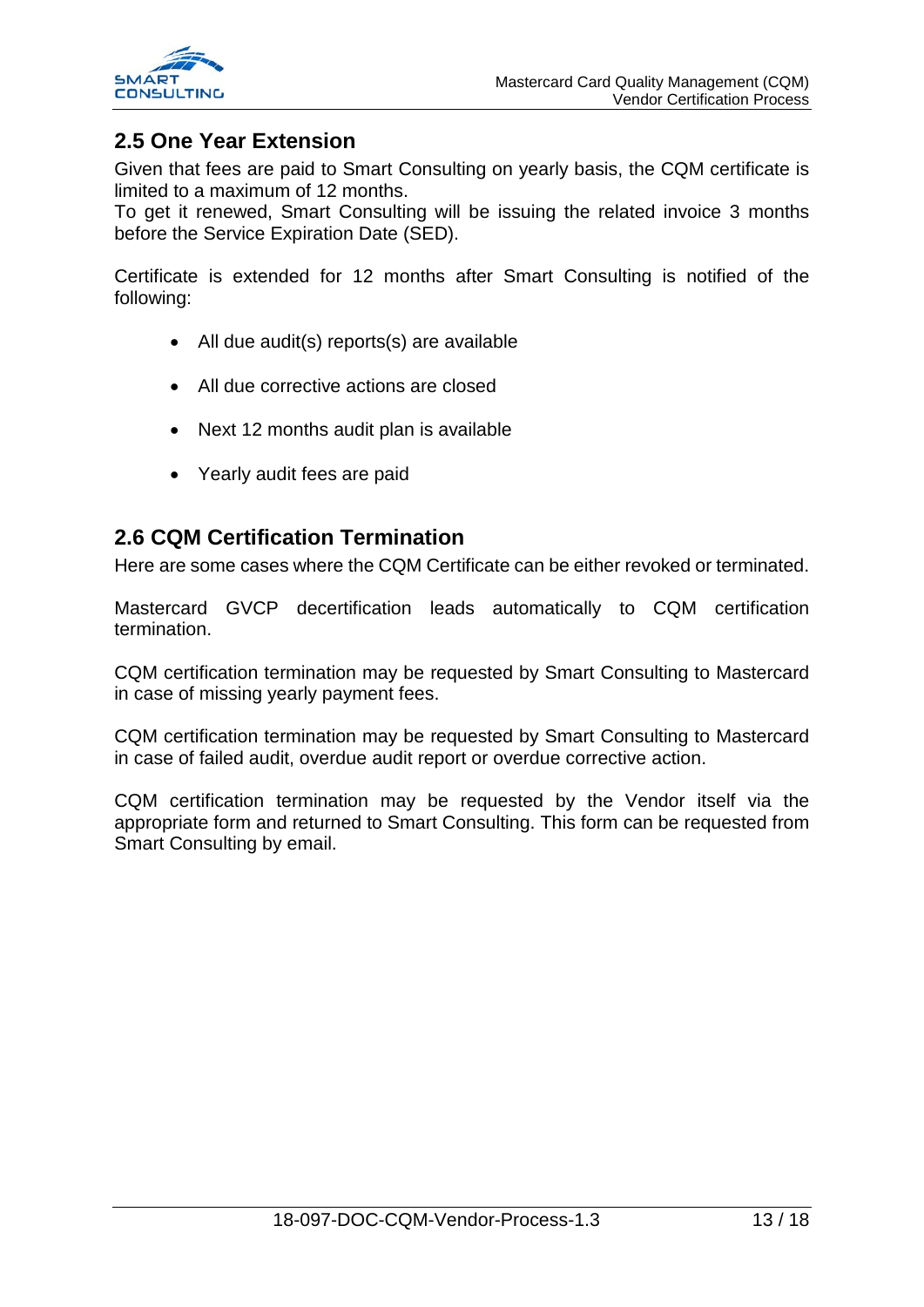

### <span id="page-13-0"></span>**3 Audit Results**

#### <span id="page-13-1"></span>*3.1 Audit findings*

During the audit, the Auditor may identify non-compliances to CQM Requirements, they are called 'findings'.

#### **3.1.1 Major non-conformity (NC+)**

<span id="page-13-2"></span>The auditor considers the NC a risk that the vendor might produce nonconforming products, or that the vendor might be unable to prove product conformity.

*Example:* The vendor is unable to prove that embossing cannot affect the functionality of the antenna, and the vendor does not conduct functional verification of the contactless functionality after embossing at the required sampling frequency. The auditor requests the implementation of the functional test after embossing.

#### **3.1.2 Minor non-conformity (NC-)**

<span id="page-13-3"></span>The auditor believes that the product is in conformity with CQM requirements, and that the vendor has the ability to demonstrate that the product conformity is not compromised.

*Example:* A work instruction providing relevant information to the operators on how a process shall be conducted, is not a controlled document. The auditor will request the vendor to add the related work instruction to the list of controlled documents.

#### **3.1.3 Recommended Improvements (RI)**

<span id="page-13-4"></span>The auditor believes that an identified issue should be resolved to reduce the risk of NCs occurring, even if the issue identified by the auditor does not constitute a formal NC.

*Example:* An operator, in charge of conducting a CQM required quality control, is initially struggling to demonstrate how he/she performs the control during the audit assessment, but at the end, he/she manages to prove the product conformity. The auditor will request the vendor to improve the test instruction and/or provide additional training to the operators.

### <span id="page-13-5"></span>*3.2 Quality Rank*

The Audit report includes a quality rank (grade) recommendation to define the next audit deadline.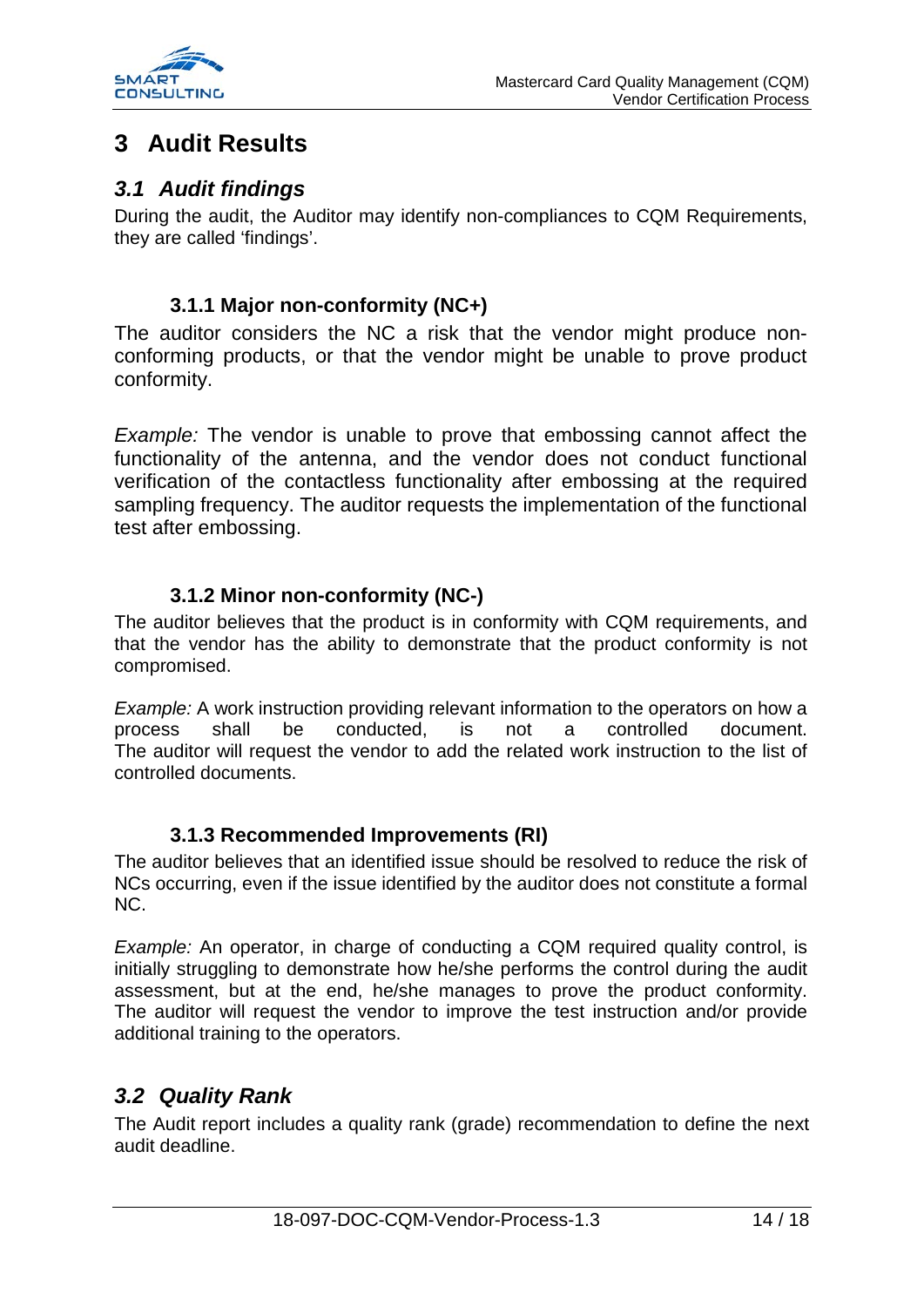

| Grade | <b>Descriptions</b>                                         | <b>Action plan</b><br><b>Completion</b><br><b>Check</b> | <b>Certificate</b><br><b>Validity</b> | <b>Next audit</b>                                   |
|-------|-------------------------------------------------------------|---------------------------------------------------------|---------------------------------------|-----------------------------------------------------|
| A     | Pass without major NC<br>with limited number of<br>minor NC |                                                         | 12 months                             | < 3 years                                           |
| B     | Pass with limited number<br>of major NC                     | $< 6$ months                                            | 12 months                             | < 2 years                                           |
|       | <b>Interim Pass</b>                                         | $< 6$ months                                            | 6 months                              | $<$ 1 year                                          |
| D     | Fail                                                        | <b>ASAP</b>                                             | No certificate<br>is delivered        | As soon as<br>corrective<br>action are<br>completed |

Smart Consulting notifies the grade after assessment of the audit report and considering the Audit Report recommendation.

#### **Rank A**

is granted when no major non-conformity has been found and number of minor nonconformities remains limited.

Next audit shall be carried out within 3 years

#### **Rank B**

is granted when number of major non-conformities remains limited.

Corrective actions status with related evidences shall be communicated to the auditor. Next audit shall be carried out within 2 years

#### **Rank C**

is granted when a significant number of non-conformities are found.

Corrective actions status with related evidences must be communicated to the auditor.

The auditor shall control implementation of the corrective actions and provide Smart Consulting with a report to extend the labels after 6 months.

Next audit shall be carried out within 1 year.

Note: Starting to the 3<sup>rd</sup> audit, C will lead to a fail.

#### **Rank D**

is granted when the vendor fails the audit.

A corrective actions status with related evidences must be communicated to the auditor.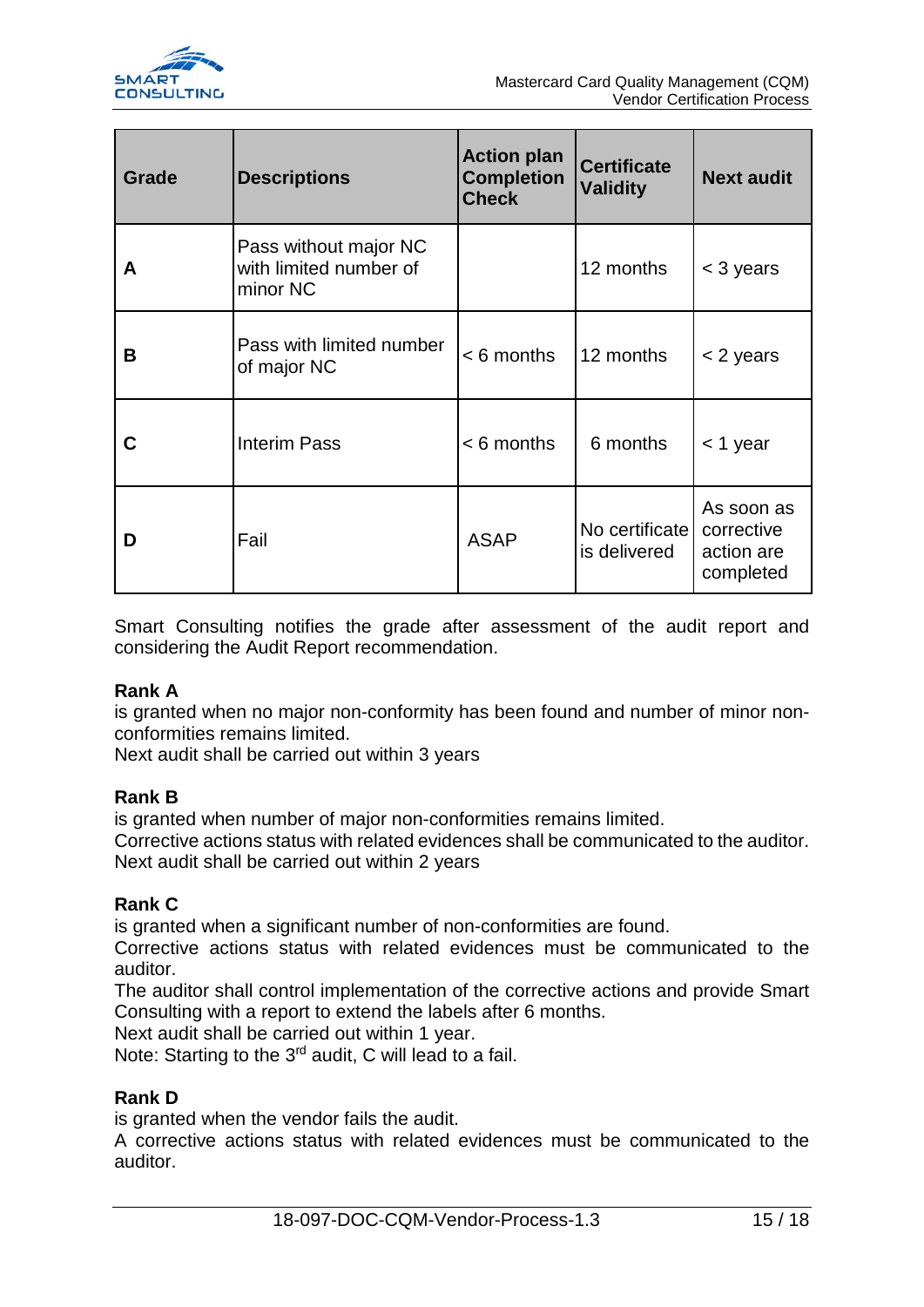

The auditee shall ensure the corrective actions plan is closed as soon as possible. The auditor shall control implementation of the corrective actions and schedule a new audit with the Vendor as soon as possible.

Mastercard reserves the right to ask the Vendor a copy of the audit report.

## <span id="page-15-0"></span>**4 CQM labels**

#### <span id="page-15-1"></span>*4.1 Modular manufacturing Activities*

Chip Cards manufacturing is split into modular production activities formerly called *workshops*

- $\checkmark$  IC Integrated Circuit (Chip) manufacturing
- $\checkmark$  ICM Integrated Circuit Module (Chip-module) manufacturing
- $\checkmark$  IL Antenna Inlays aimed for dual cards
- $\checkmark$  CB Card Body manufacturing manufacturing
- $\checkmark$  ICC Integrated Circuit Card, Embedding of the chip-module into the card body
- $\checkmark$  P Card Personalization
- $\checkmark$  IACIL Interactive Card Inlays manufacturing
- $\checkmark$  IAC Interactive Card manufacturing

#### **Standard cards**



### <span id="page-15-2"></span>*4.2 Approval vs Recognition*

CQM Recognition is a 6-month maximum interim period applied for:

- New Companies applying for CQM
- Any new production activity for a CQM certified company

CQM Approval is granted to the vendor when Smart Consulting assesses the audit as a PASS based on the audit report recommendations.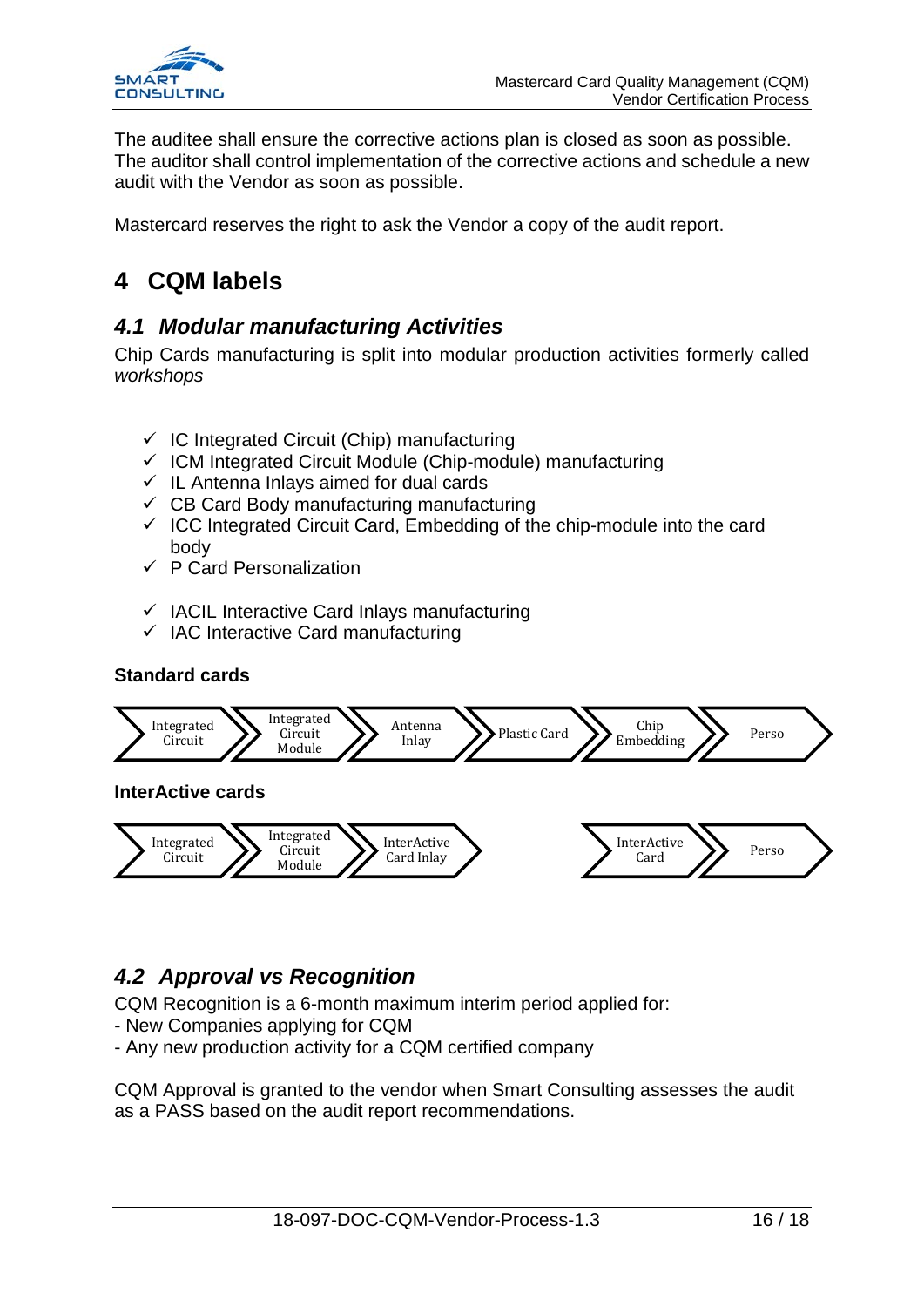

#### <span id="page-16-0"></span>*4.3 Label Structure*

CQM label is an identifier; its structure is "ACCLLUUPTS".

- A Activity of manufacturing
- CC Company CQM registration number
- LL Manufacturing site location CQM registration number
- $U \qquad 0 =$  Reserved for Future Use
- $U = 0$  = Reserved for Future Use
- P Chip Packaging ( $0 =$  with Module (Legacy),  $1 =$  without,  $2 =$  both)
- T Interface Technology (Contact, Dual, P=Contactless)
- S Status (R=Recognition, A=Approval, S=Stopped)

### <span id="page-16-1"></span>**5 CQM Certificate**

#### **5.1 Certificate Prerequisites**

<span id="page-16-2"></span>Smart Consulting will issue the CQM Certificate to the Vendor assuming that:

- All due audit(s) reports(s) are available
- All due corrective actions are completed
- Next 12 months audit plan is available, yearly audit fees are paid

#### **5.2 Labels listed into the Certificate**

<span id="page-16-3"></span>The certificate lists all the labels for a company or a group of companies.

The certificate does not list any CQM recognition labels.

All sites that are GVCP registered for a company, or a group of companies, are listed in the same CQM certificate regardless of the granted labels.

#### **5.3 Certificate Validity**

<span id="page-16-4"></span>The CQM certificate is valid for a maximum of 12 months. Validity may be less to leverage corrective action completion (C grade). Please refer to the grade definition section.